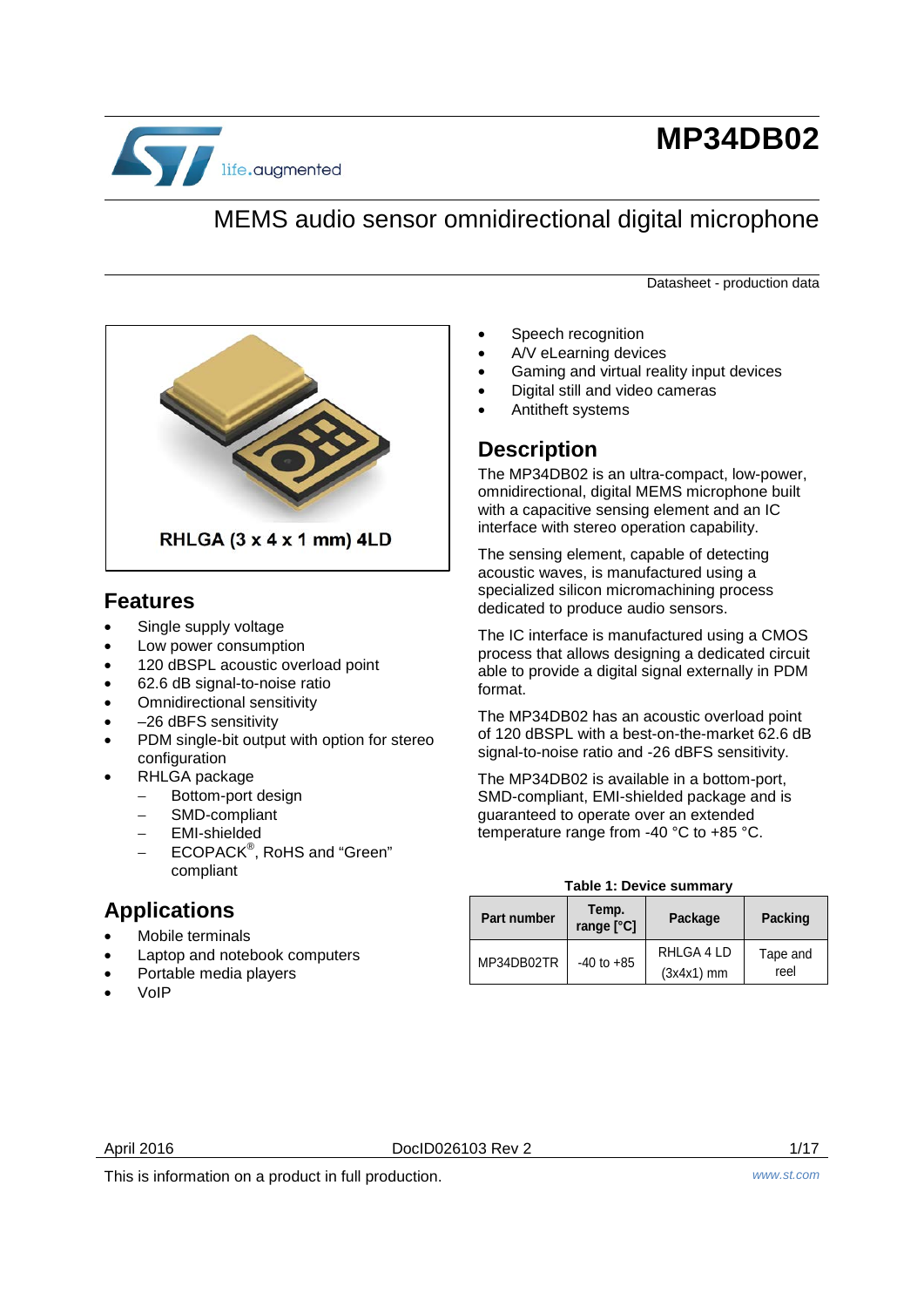#### **Contents**

|              | <b>Contents</b> |  |
|--------------|-----------------|--|
| 1            |                 |  |
| $\mathbf{2}$ |                 |  |
|              | 2.1             |  |
|              | 2.2             |  |
|              | 2.3             |  |
| 3            |                 |  |
| 4            |                 |  |
| 5            |                 |  |
|              | 5.1             |  |
| 6            |                 |  |
| 7            |                 |  |
|              | 7.1             |  |
|              | 7.2             |  |
| 8            |                 |  |

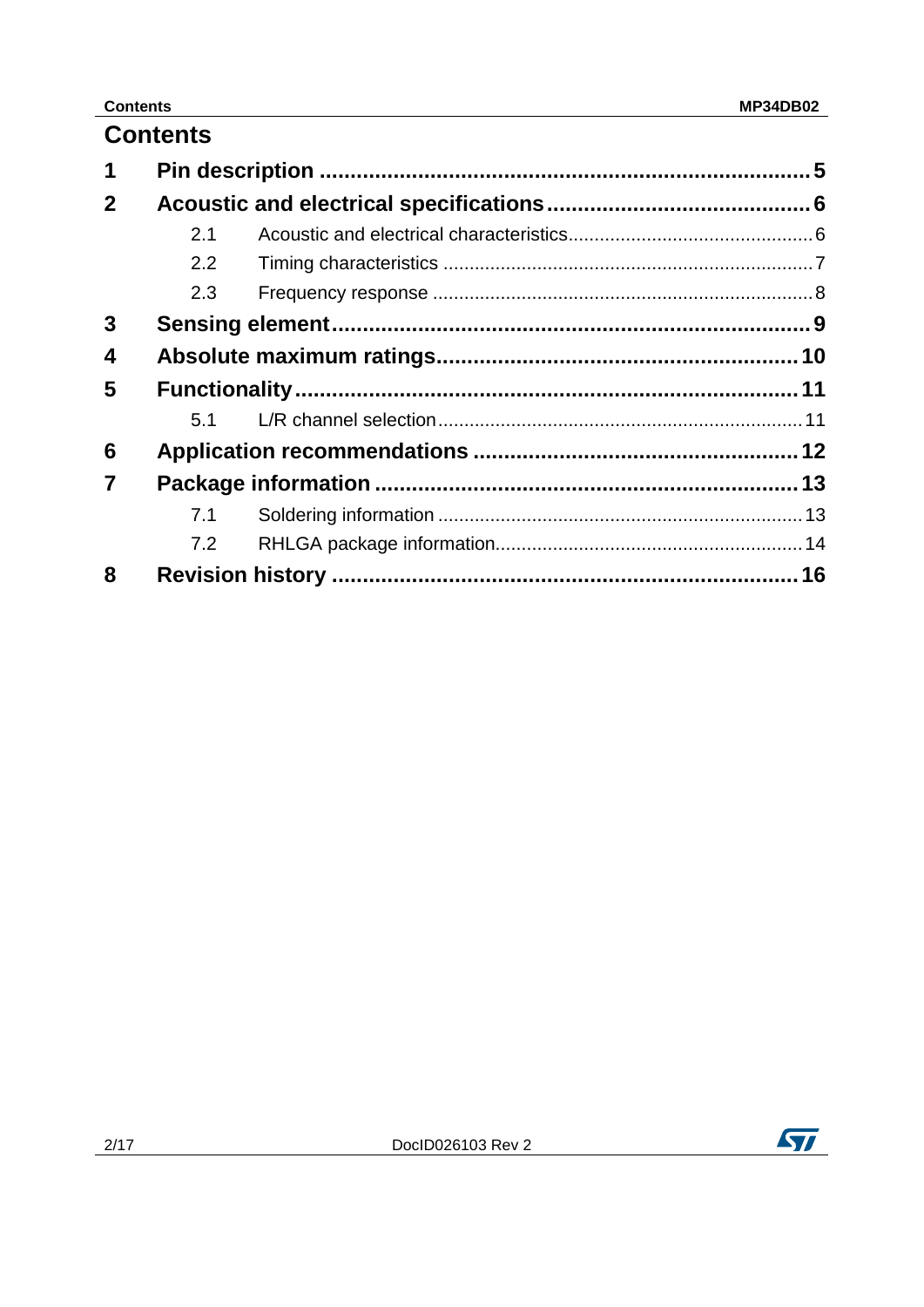# List of tables

| Table 9: RHLGA 4LD 3x4 mm (metal cap) 0.25 mm port hole package mechanical data 14 |  |
|------------------------------------------------------------------------------------|--|
|                                                                                    |  |
|                                                                                    |  |

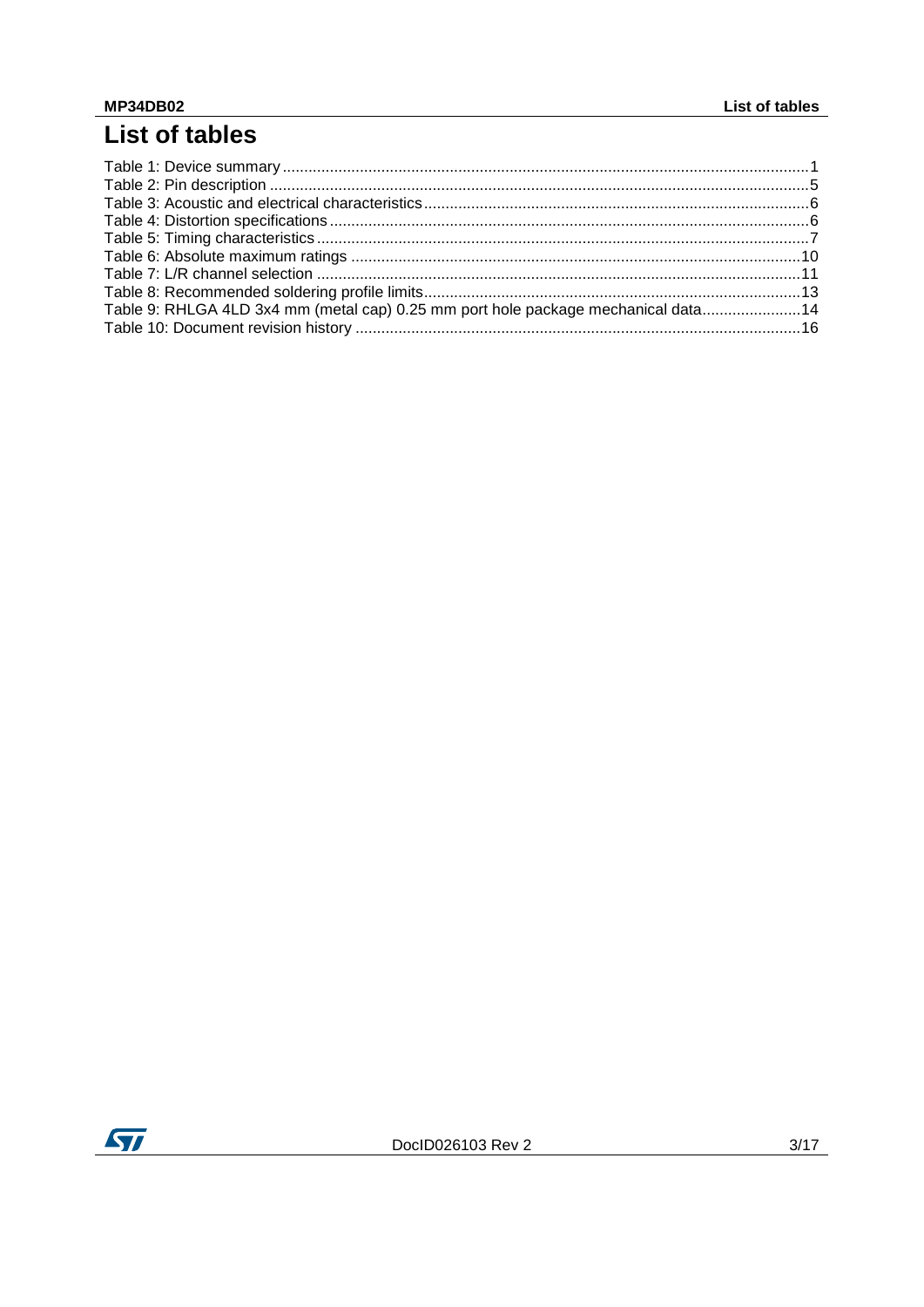#### **List of figures MP34DB02**

## **List of figures**

| Figure 7: RHLGA 4LD 3x4 mm (metal cap) 0.25 mm port hole package outline 14 |  |
|-----------------------------------------------------------------------------|--|

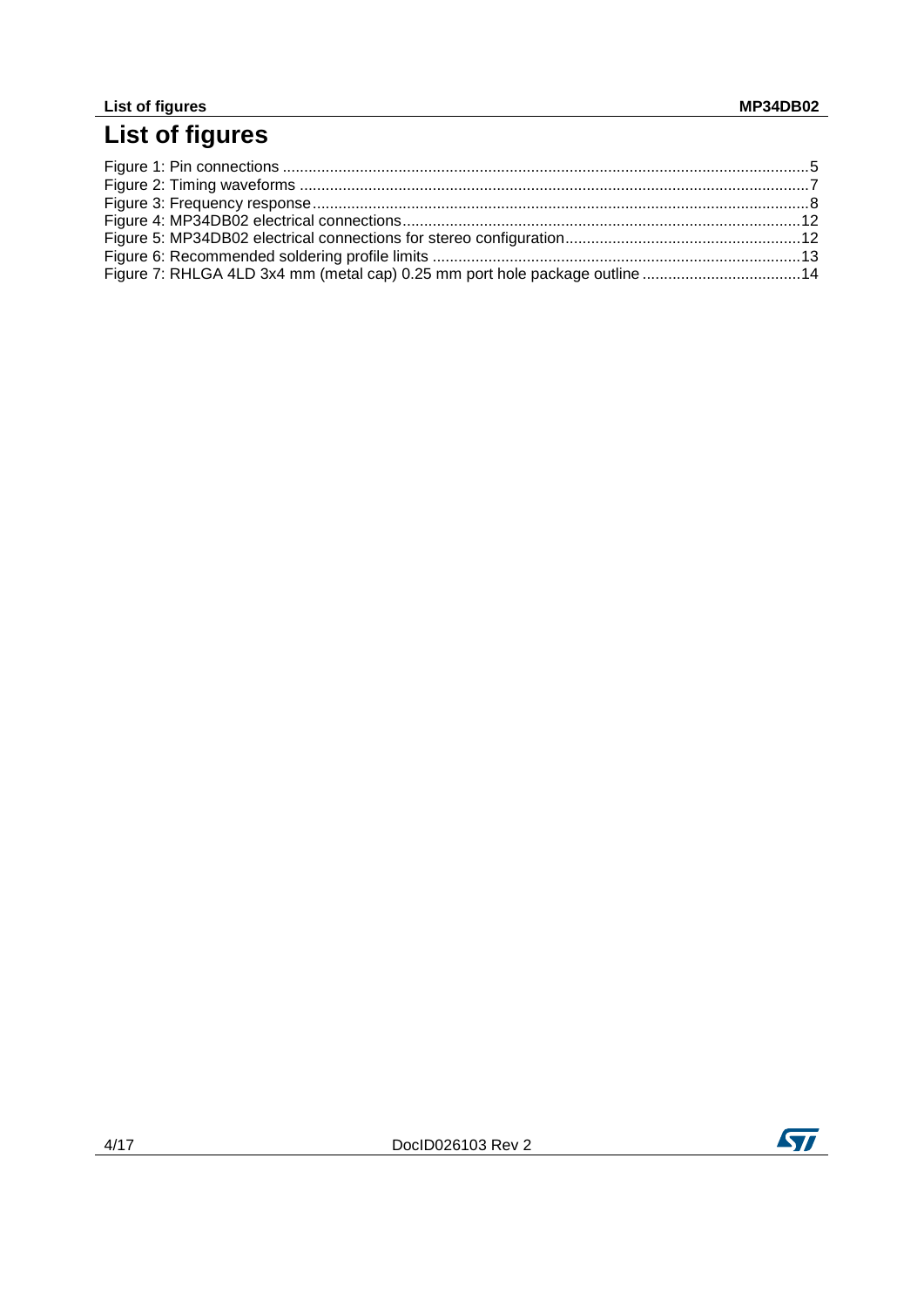# **1 Pin description**

<span id="page-4-2"></span><span id="page-4-0"></span>

#### **Table 2: Pin description**

<span id="page-4-1"></span>

| Pin number      | Pin name | <b>Function</b>              |  |
|-----------------|----------|------------------------------|--|
|                 | CLK.     | Synchronization input clock  |  |
|                 | LR       | Left/right channel selection |  |
| 3               | Vdd      | Power supply                 |  |
| 4               | DOUT     | Left/right PDM data output   |  |
| 5 (ground ring) | GND      | 0 V supply                   |  |

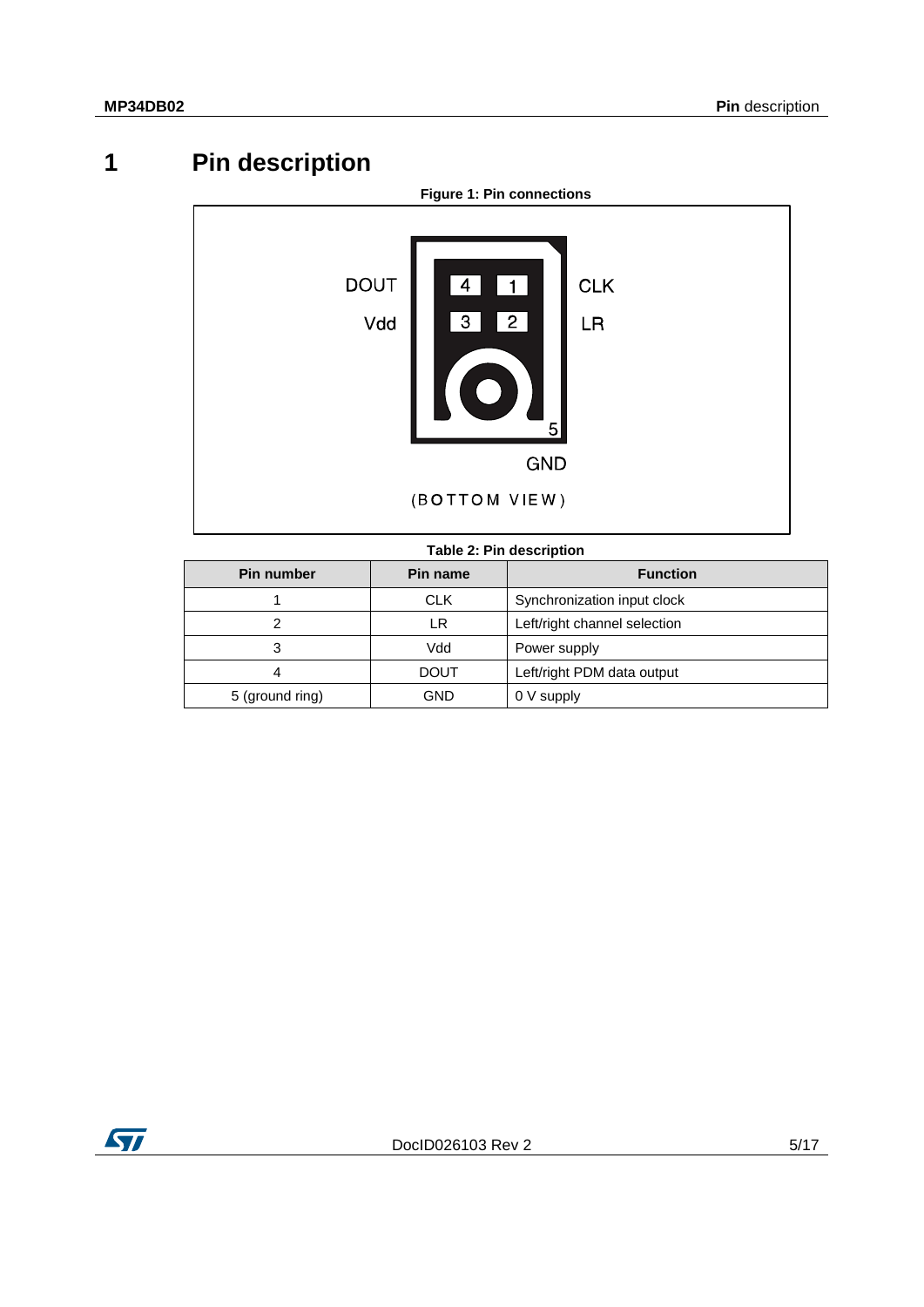## <span id="page-5-0"></span>**2 Acoustic and electrical specifications**

#### **2.1 Acoustic and electrical characteristics**

<span id="page-5-2"></span><span id="page-5-1"></span>The values listed in the table below are specified for  $Vdd = 1.8 V$ , Clock = 2.4 MHz,  $T = 25 °C$ , unless otherwise noted.

| Sym.          | <b>Parameter</b>                                         | <b>Test condition</b>                           | Min.  | Typ. $(1)$ | Max.  | <b>Unit</b>  |
|---------------|----------------------------------------------------------|-------------------------------------------------|-------|------------|-------|--------------|
| Vdd           | Supply voltage                                           |                                                 | 1.64  | 1.8        | 3.6   | V            |
| Idd           | Current consumption in<br>normal mode                    | Mean value $(2)$                                |       | 0.65       |       | mA           |
| <b>IddPdn</b> | Current consumption in<br>power-down mode <sup>(3)</sup> |                                                 |       | 20         |       | μA           |
| Scc           | Short-circuit current                                    |                                                 | 1     |            | 10    | mA           |
| <b>AOP</b>    | Acoustic overload point                                  |                                                 |       | 120        |       | <b>dBSPL</b> |
| So            | Sensitivity                                              | at 1 kHz, 1 Pa                                  | $-29$ | $-26$      | $-23$ | <b>dBFS</b>  |
| <b>SNR</b>    | Signal-to-noise ratio                                    | A-weighted at 1 kHz,<br>1 Pa                    |       | 62.6       |       | dB           |
| <b>PSR</b>    | Power supply rejection                                   | 100 mVpp square<br>wave @ 217 Hz,<br>A-weighted |       | $-86$      |       | <b>dBFS</b>  |
| <b>Clock</b>  | Input clock frequency (4)                                |                                                 | 1     | 2.4        | 3.25  | <b>MHz</b>   |
| <b>TWK</b>    | Wake-up time $(5)$                                       | guaranteed by design                            |       |            | 10    | ms           |
| Top           | Operating temperature<br>range                           |                                                 | $-40$ |            | +85   | °C           |

| Table 3: Acoustic and electrical characteristics |
|--------------------------------------------------|
|--------------------------------------------------|

#### **Notes:**

<span id="page-5-4"></span> $(1)$ Typical specifications are not guaranteed.

<span id="page-5-5"></span><sup>(2)</sup>No load on DOUT line.

<span id="page-5-6"></span> $^{(3)}$ Input clock in static mode.

<span id="page-5-7"></span> $^{(4)}$ Duty cycle: min = 40% max = 60%

<span id="page-5-8"></span> $(5)$ Time from the first clock edge to valid output data.

#### **Table 4: Distortion specifications**

<span id="page-5-3"></span>

| <b>Parameter</b>  | <b>Test condition</b>     | Value          |
|-------------------|---------------------------|----------------|
| <b>Distortion</b> | 100 dBSPL (50 Hz - 4 kHz) | $<$ 1% THD + N |
| <b>Distortion</b> | 115 $dBSPL$ (1 kHz)       | $<$ 5% THD + N |

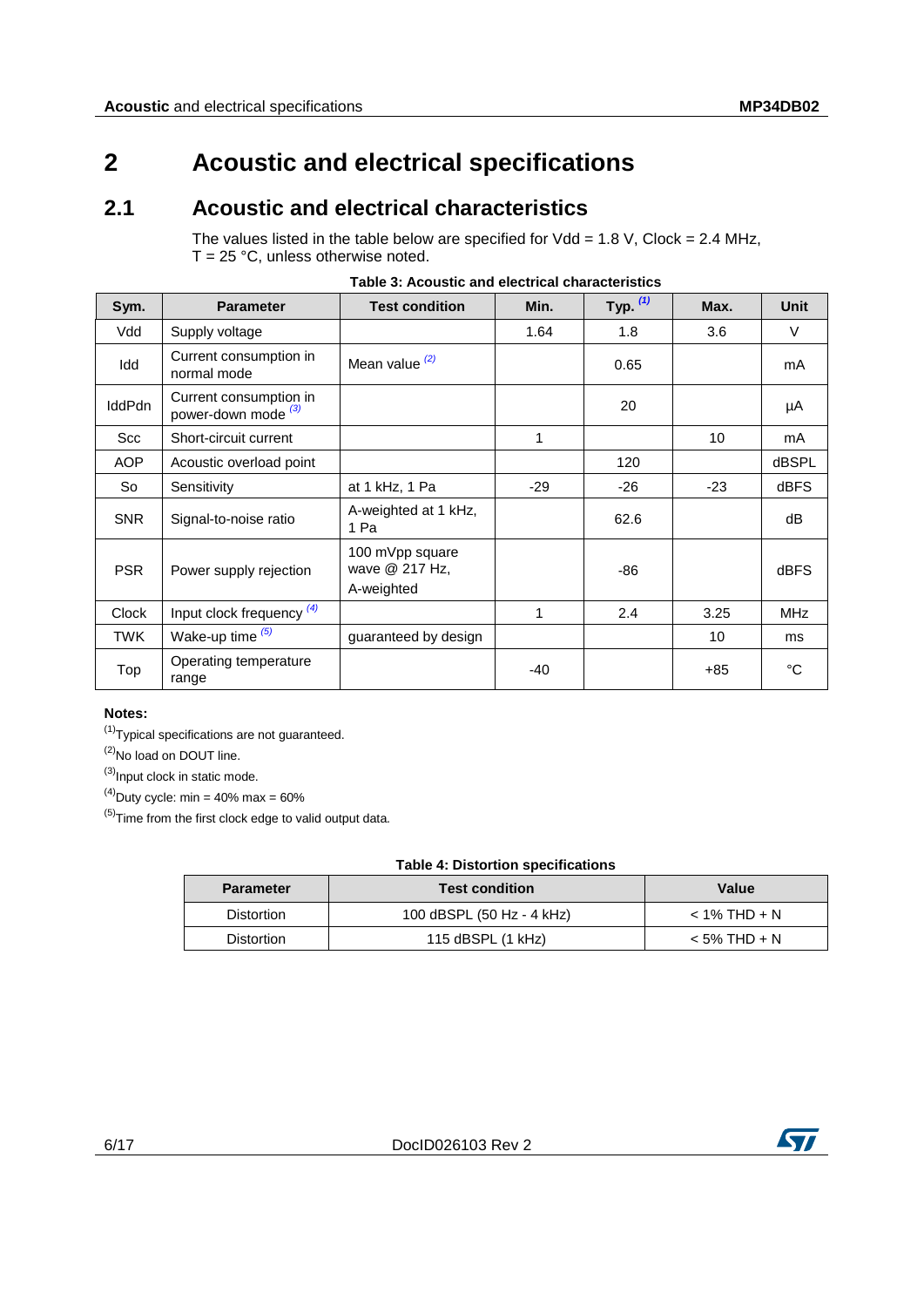## **2.2 Timing characteristics**

**Table 5: Timing characteristics**

<span id="page-6-1"></span><span id="page-6-0"></span>

| <b>Parameter</b>        | <b>Description</b>                       | <b>Min</b> | <b>Max</b> | Unit       |
|-------------------------|------------------------------------------|------------|------------|------------|
| $f_{CLK}$               | Clock frequency for normal mode          |            | 3.25       | <b>MHz</b> |
| f <sub>PD</sub>         | Clock frequency for power-down mode      |            | 0.23       | <b>MHz</b> |
| <b>T</b> <sub>CLK</sub> | Clock period for normal mode             | 308        | 1000       | ns         |
| $T_{R,EN}$              | Data enabled on DATA line, L/R pin = 1   | $18^{(1)}$ | $30^{(1)}$ | ns         |
| $T_{R,DIS}$             | Data disabled on DATA line, L/R pin = 1  |            | $16^{(1)}$ | ns         |
| $T_{L,EN}$              | Data enabled on DATA line, $L/R$ pin = 0 | $18^{(1)}$ | $30^{(1)}$ | ns         |
| $T_{L,DIS}$             | Data disabled on DATA line, L/R pin = 0  |            | $16^{(1)}$ | ns         |

#### **Notes:**

<span id="page-6-3"></span> $<sup>(1)</sup>$ From design simulations</sup>

<span id="page-6-2"></span>



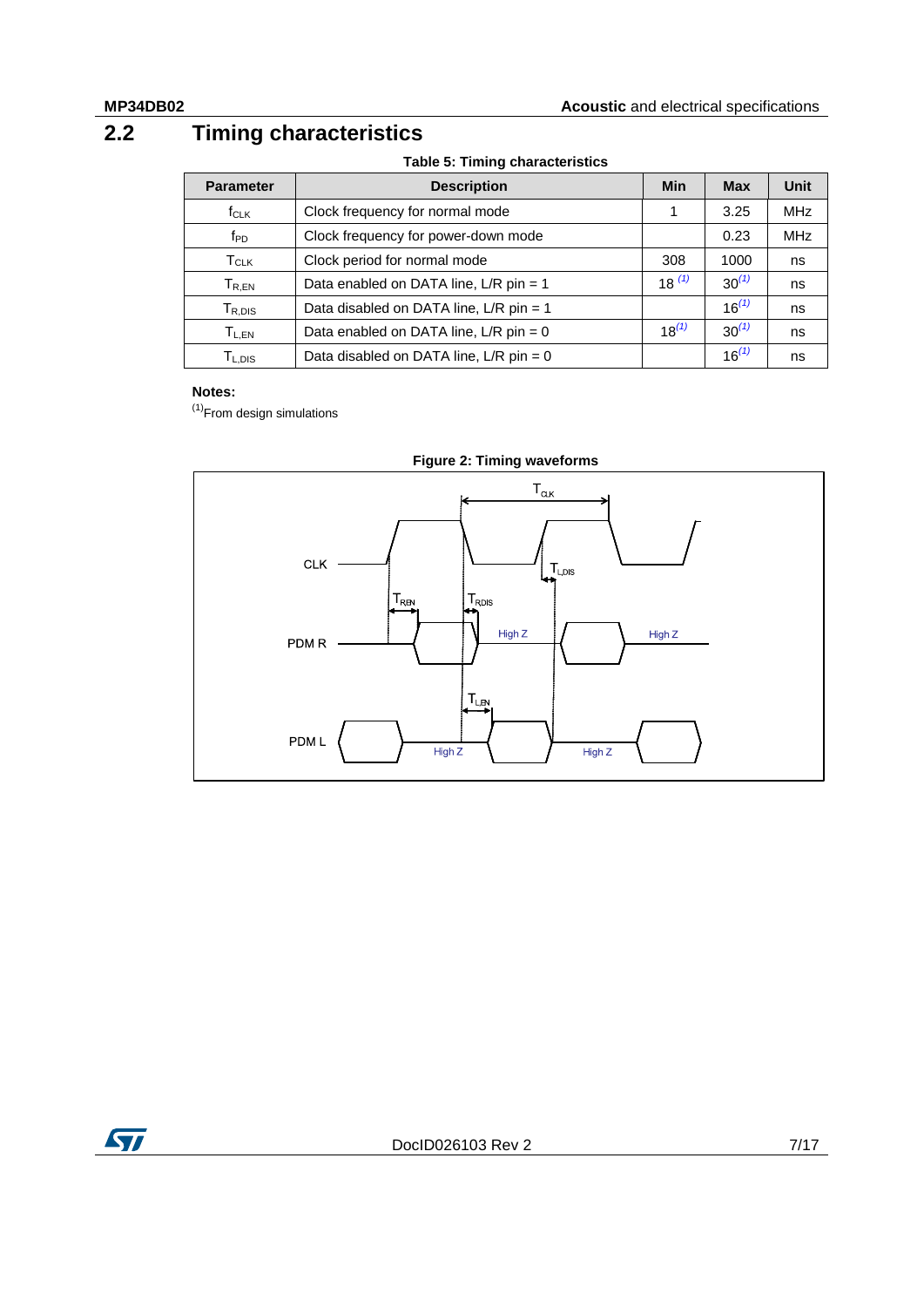## **2.3 Frequency response**

<span id="page-7-1"></span><span id="page-7-0"></span>

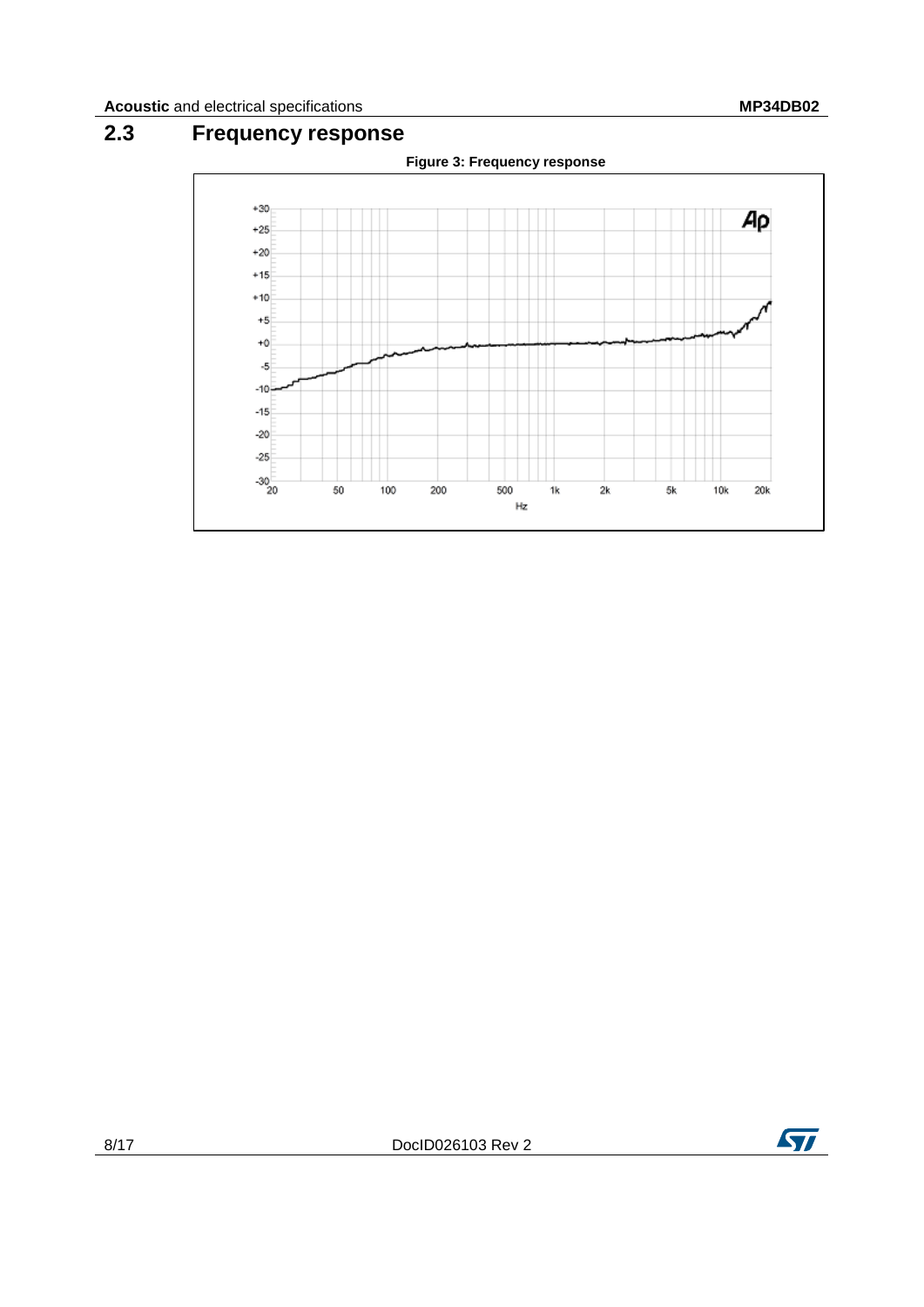## **3 Sensing element**

<span id="page-8-0"></span>The sensing element shall mean the acoustic sensor consisting of a conductive movable plate and a fixed plate placed in a tiny silicon chip. This sensor transduces the sound pressure into the changes of coupled capacity between those two plates.

Omron Corporation supplies this element for STMicroelectronics.

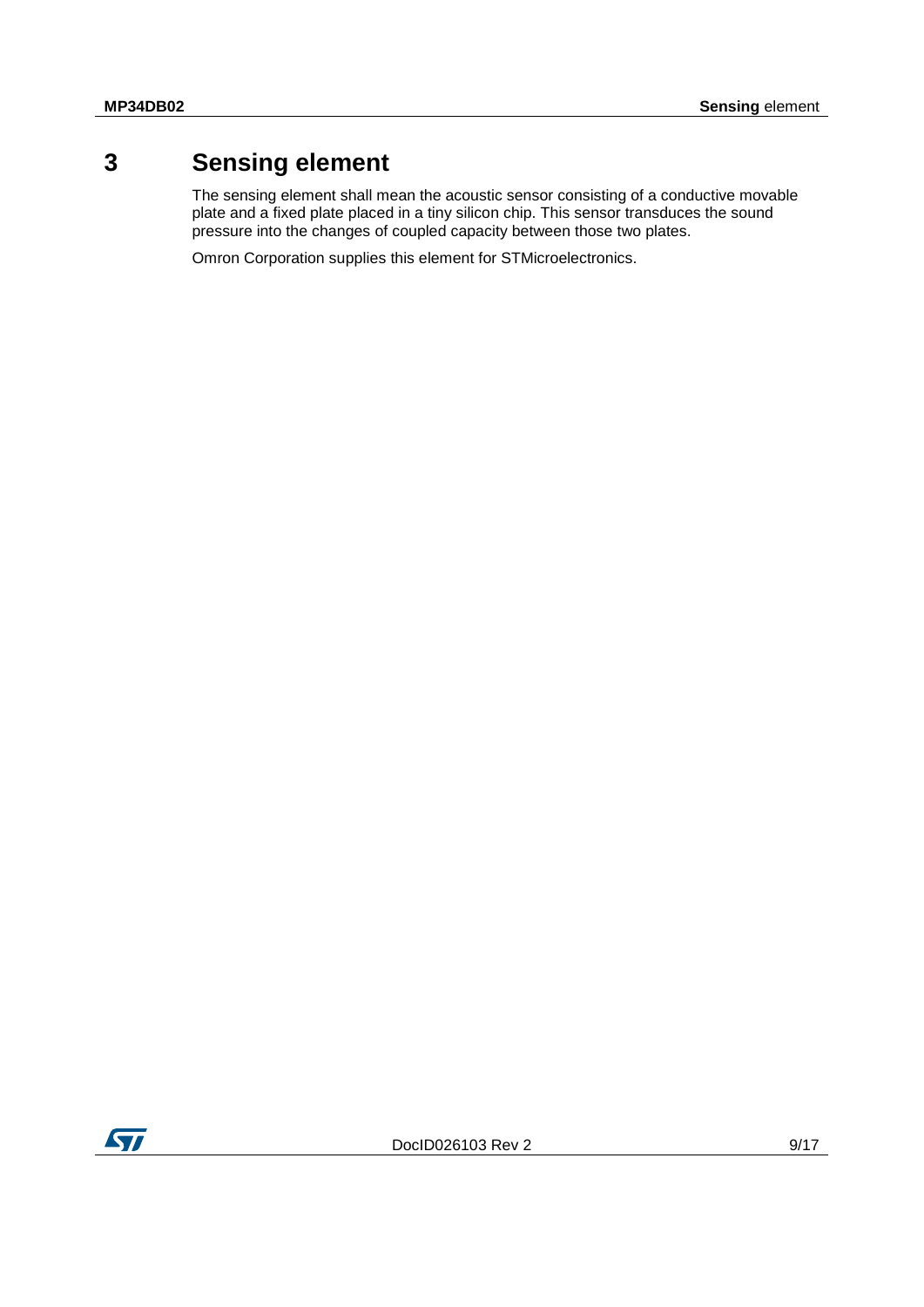## **4 Absolute maximum ratings**

<span id="page-9-0"></span>Stresses above those listed as "absolute maximum ratings" may cause permanent damage to the device. This is a stress rating only and functional operation of the device under these conditions is not implied. Exposure to maximum rating conditions for extended periods may affect device reliability.

<span id="page-9-1"></span>

| Symbol                      | <b>Ratings</b>                     | <b>Maximum value</b> | Unit |
|-----------------------------|------------------------------------|----------------------|------|
| Vdd                         | Supply voltage                     | $-0.3$ to 6          |      |
| Vin                         | Input voltage on any control pin   | $-0.3$ to Vdd $+0.3$ |      |
| $\mathsf{T}_{\texttt{STG}}$ | Storage temperature range          | $-40$ to $+125$      | °C   |
| <b>ESD</b>                  | Electrostatic discharge protection | 2 (HBM)              | kV   |

|  |  |  | Table 6: Absolute maximum ratings |  |
|--|--|--|-----------------------------------|--|
|--|--|--|-----------------------------------|--|

 $(\mathbb{X})$ 

This device is sensitive to mechanical shock, improper handling can cause permanent damage to the part.

This device is sensitive to electrostatic discharge (ESD), improper handling can cause permanent damage to the part.

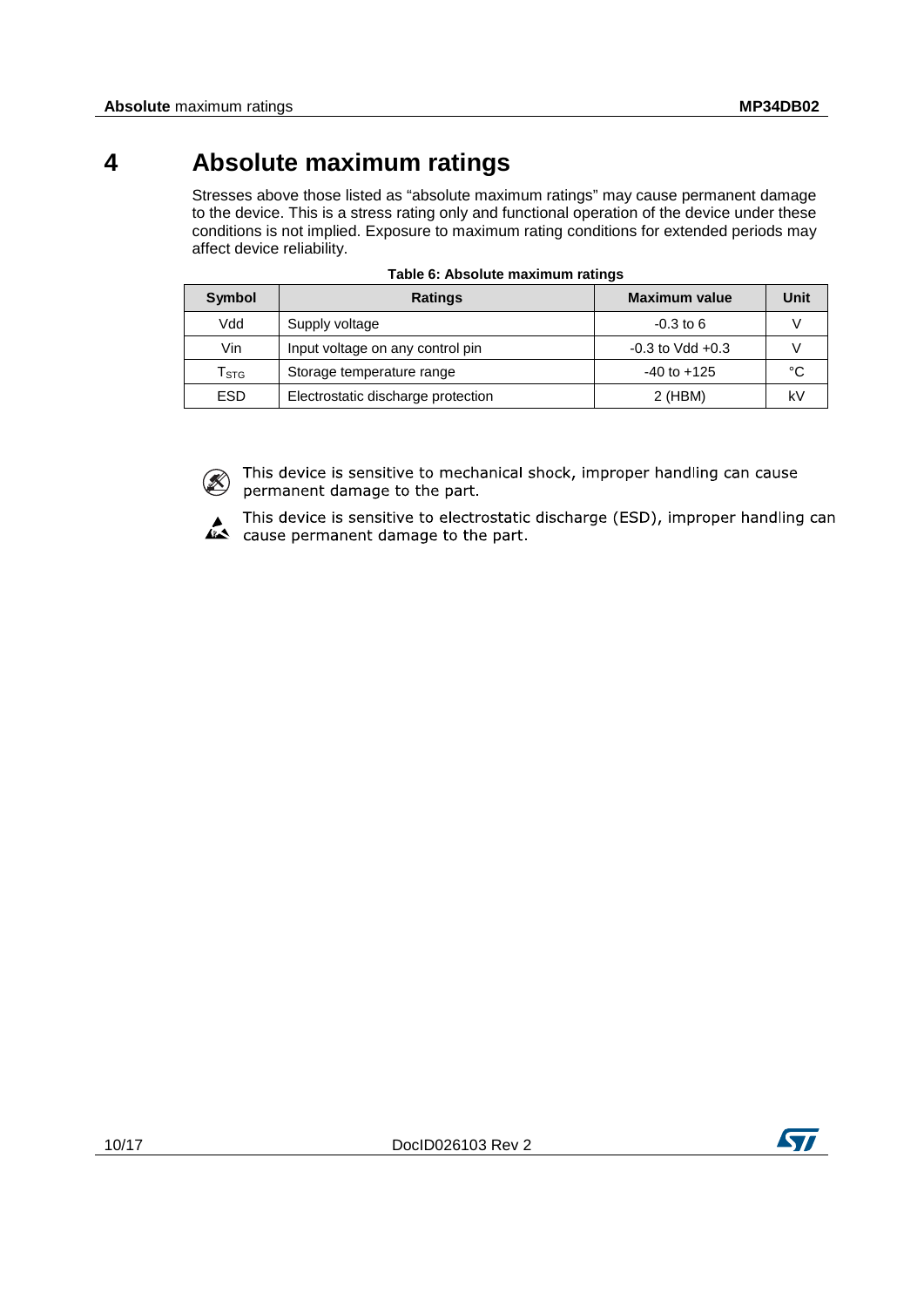## <span id="page-10-0"></span>**5 Functionality**

#### **5.1 L/R channel selection**

<span id="page-10-1"></span>The L/R digital pad lets the user select the DOUT signal pattern as explained in *[Table 7:](#page-10-2)  ["L/R channel selection"](#page-10-2)*. The L/R pin must be connected to Vdd or GND.

|  |  | Table 7: L/R channel selection |
|--|--|--------------------------------|
|  |  |                                |

<span id="page-10-2"></span>

| L/R        | <b>CLK low</b> | <b>CLK high</b> |
|------------|----------------|-----------------|
| <b>GND</b> | Data valid     | High impedance  |
| Vdd        | High impedance | Data valid      |

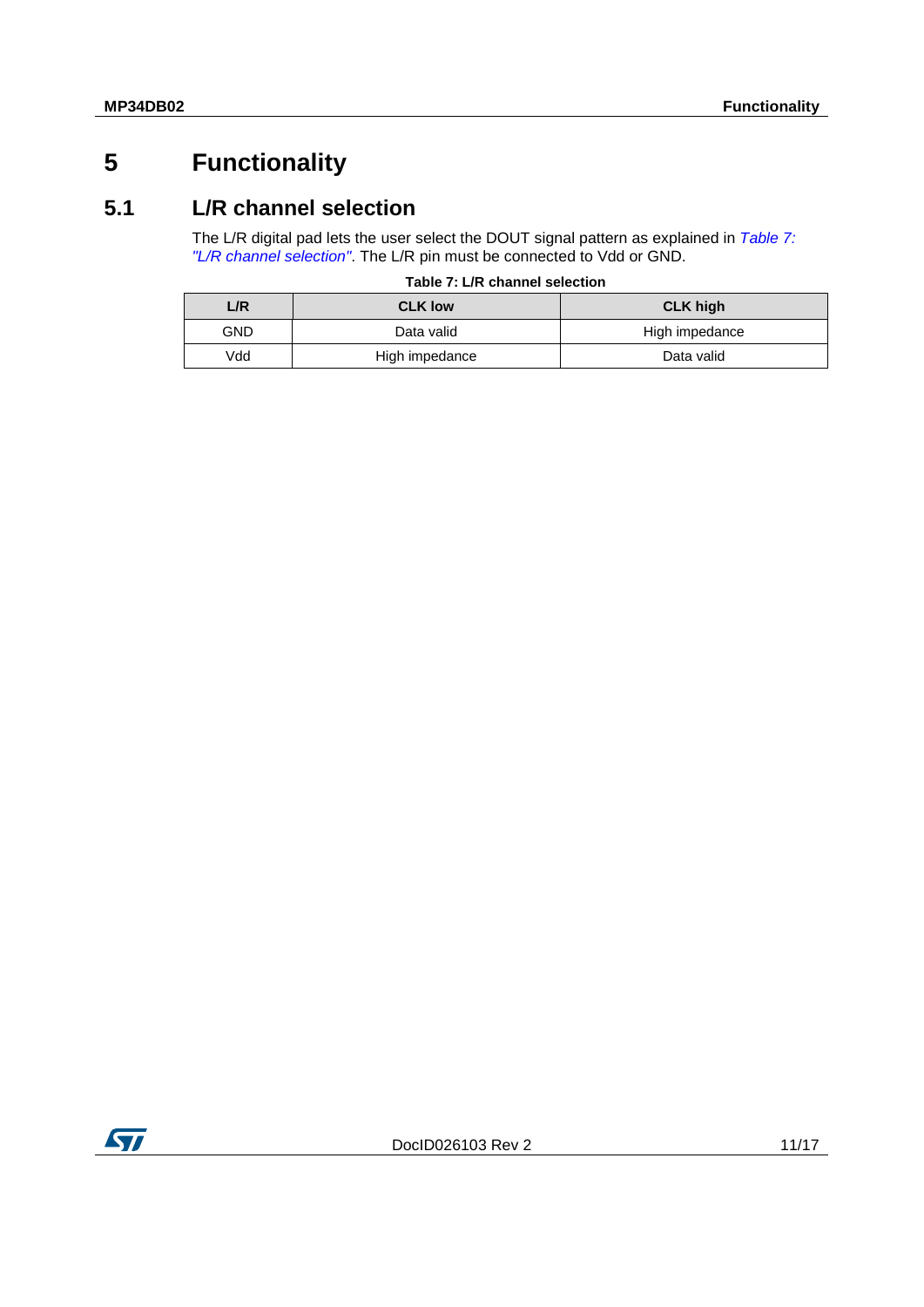# **6 Application recommendations**

<span id="page-11-1"></span><span id="page-11-0"></span>

**Figure 4: MP34DB02 electrical connections**

<span id="page-11-2"></span>

Power supply decoupling capacitors (100 nF ceramic, 10 µF ceramic) should be placed as near as possible to pin 3 of the device (common design practice).

The L/R pin must be connected to Vdd or GND (refer to *[Table 7: "L/R channel selection"](#page-10-2)*).

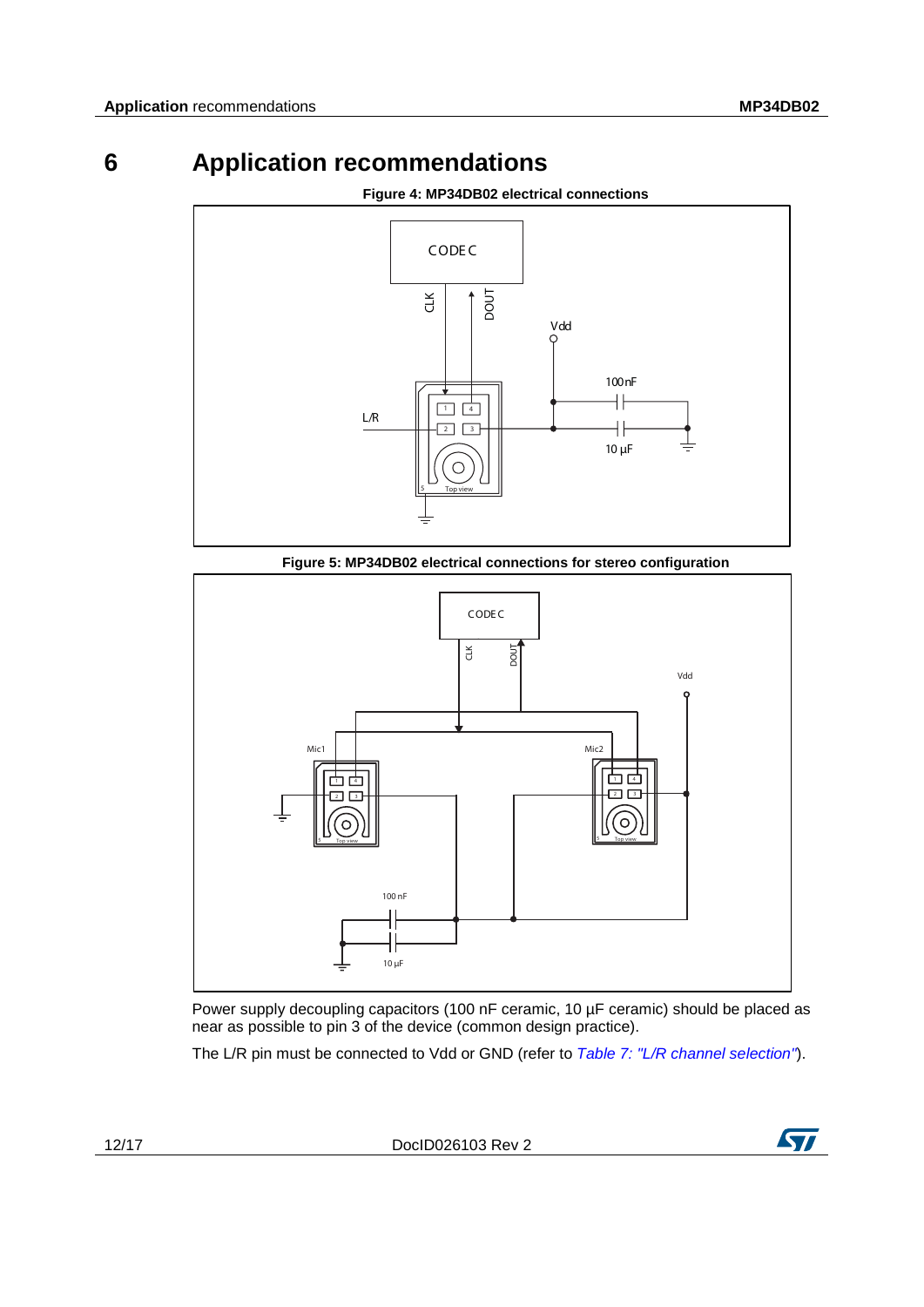## **7 Package information**

<span id="page-12-0"></span>In order to meet environmental requirements, ST offers these devices in different grades of ECOPACK® packages, depending on their level of environmental compliance. ECOPACK® specifications, grade definitions and product status are available at: *www.st.com*.  $ECOPACK^{\circ}$  is an ST trademark.

#### **7.1 Soldering information**

<span id="page-12-1"></span>The RHLGA (3 x 4 x 1) mm package is also compliant with the RoHS and "Green" standards and is qualified for soldering heat resistance according to JEDEC J-STD-020.

Landing pattern and soldering recommendations are available at www.st.com.

<span id="page-12-3"></span>



<span id="page-12-2"></span>

| Table 8: Recommended soldering profile limits                                                           |                                                                     |                                       |  |  |
|---------------------------------------------------------------------------------------------------------|---------------------------------------------------------------------|---------------------------------------|--|--|
| <b>Desription</b>                                                                                       | <b>Parameter</b>                                                    | Pb free                               |  |  |
| Average ramp rate                                                                                       | $T_{L}$ to $T_{P}$                                                  | 3 °C/sec max                          |  |  |
| Preheat<br>Minimum temperature<br>Maximum temperature<br>Time (T <sub>SMIN</sub> to T <sub>SMAX</sub> ) | <b>T</b> <sub>SMIN</sub><br><b>T</b> <sub>SMAX</sub><br>$t_{\rm S}$ | 150 °C<br>200 °C<br>60 sec to 120 sec |  |  |
| Ramp-up rate                                                                                            | $T_{\text{SMAX}}$ to $T_{\text{L}}$                                 |                                       |  |  |
| Time maintained above liquidus temperature<br>Liquidus temperature                                      | $t_{L}$<br>Τı.                                                      | 60 sec to 150 sec<br>217 °C           |  |  |
| Peak temperature                                                                                        | Tр                                                                  | 260 °C max                            |  |  |
| Time within 5 °C of actual peak temperature                                                             |                                                                     | 20 sec to 40 sec                      |  |  |
| Ramp-down rate                                                                                          |                                                                     | 6 °C/sec max                          |  |  |
| Time 25 $\degree$ C (t25 $\degree$ C) to peak temperature                                               |                                                                     | 8 minutes max                         |  |  |

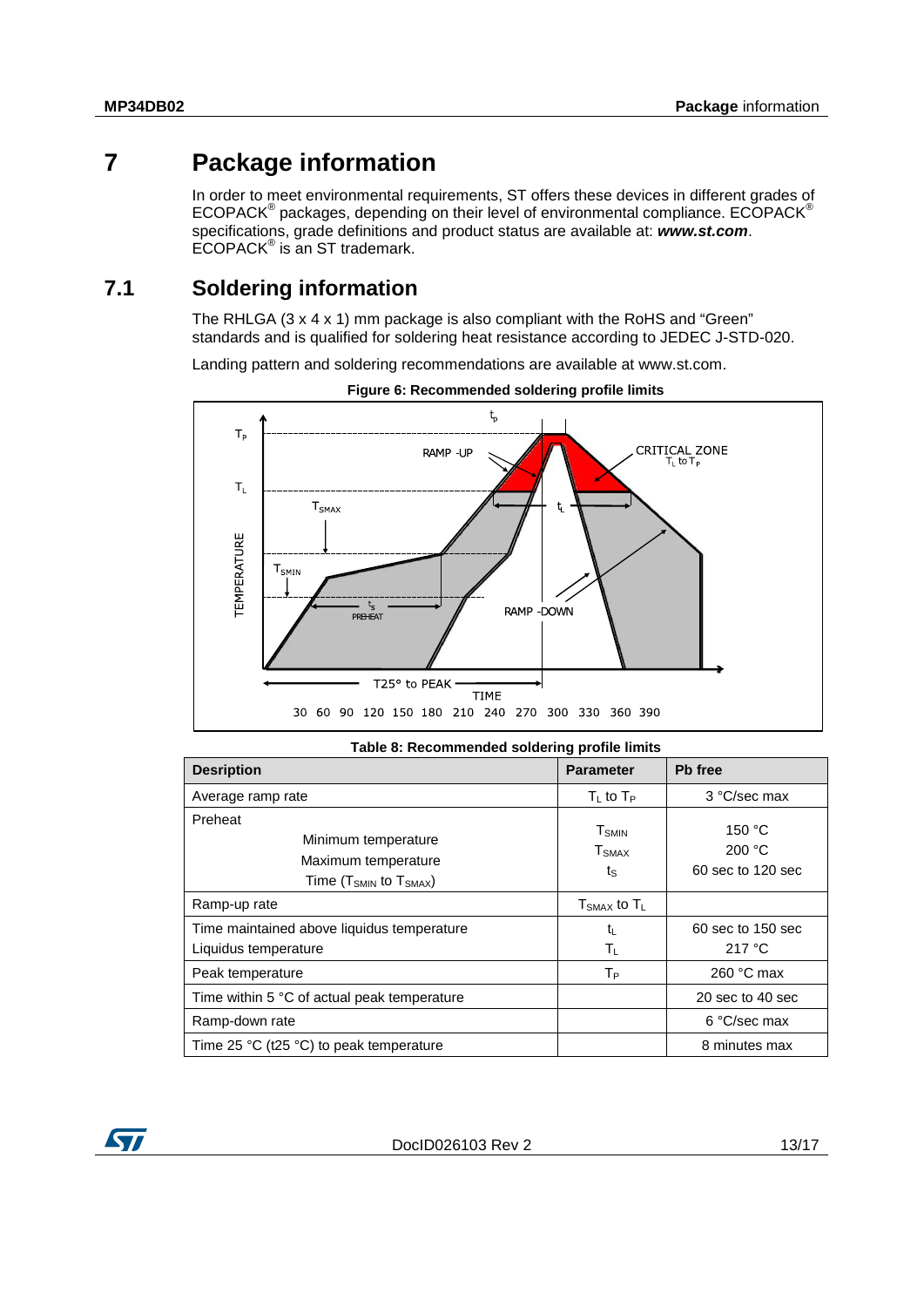## **7.2 RHLGA package information**

<span id="page-13-0"></span>**Figure 7: RHLGA 4LD 3x4 mm (metal cap) 0.25 mm port hole package outline**

<span id="page-13-2"></span>

<span id="page-13-1"></span>

| <b>Symbol</b>  | mm.   |       |       |
|----------------|-------|-------|-------|
|                | Min.  | Typ.  | Max.  |
| A <sub>1</sub> | 0.900 | 1.000 | 1.100 |
| A <sub>2</sub> | 0.200 | 0.250 | 0.300 |
| D <sub>1</sub> | 3.900 | 4.000 | 4.100 |
| D <sub>2</sub> | 0.900 | 1.000 | 1.100 |
| D <sub>3</sub> | 1.000 | 1.100 | 1.200 |
| D <sub>4</sub> | 3.610 | 3.700 | 3.790 |
| R <sub>1</sub> | 0.200 | 0.250 | 0.300 |
| R2             |       | 0.280 |       |
| R <sub>3</sub> |       | 0.250 |       |
| E1             | 2.900 | 3.000 | 3.100 |
| E <sub>2</sub> | 1.300 | 1.500 | 1.700 |
| E <sub>4</sub> | 2.610 | 2.700 | 2.790 |
| L1             | 0.650 | 0.700 | 0.750 |
| L2             | 0.850 | 0.900 | 0.950 |
| N <sub>1</sub> | 1.000 | 1.050 | 1.100 |
| N <sub>2</sub> | 0.400 | 0.450 | 0.500 |
| T1             | 0.350 | 0.400 | 0.450 |
| T <sub>2</sub> | 0.550 | 0.600 | 0.650 |
| G <sub>1</sub> | 3.050 | 3.100 | 3.150 |
| G <sub>2</sub> | 3.750 | 3.800 | 3.850 |
| G <sub>3</sub> | 2.050 | 2.100 | 2.150 |

14/17 DocID026103 Rev 2

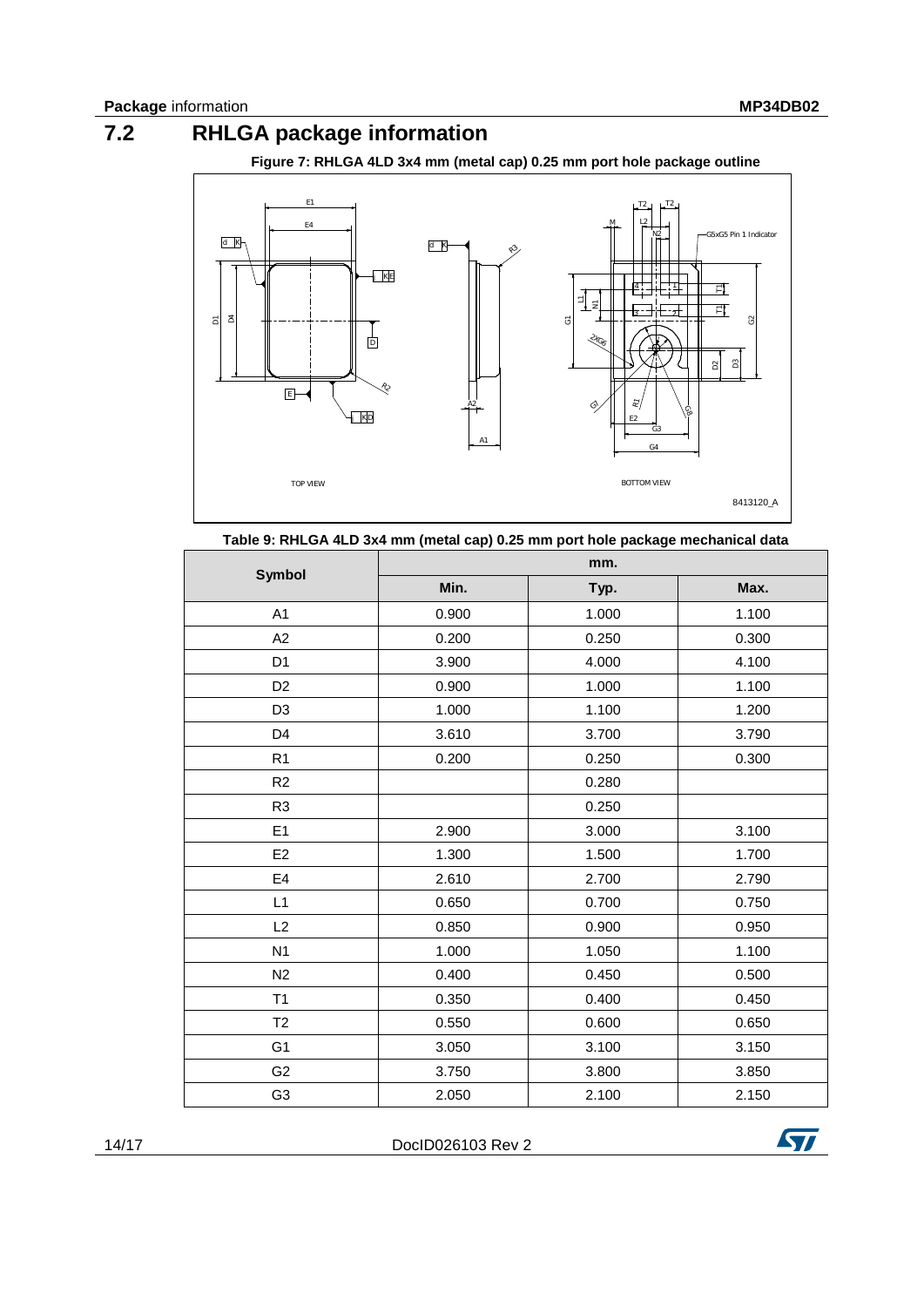#### **MP34DB02 Package** information

| Symbol         | mm.   |       |       |
|----------------|-------|-------|-------|
|                | Min.  | Typ.  | Max.  |
| G <sub>4</sub> | 2.750 | 2.800 | 2.850 |
| G5             | 0.250 | 0.300 | 0.350 |
| G6             | 0.050 | 0.100 | 0.150 |
| G7             | 0.500 | 0.550 | 0.600 |
| G8             | 0.800 | 0.850 | 0.900 |
| M              |       | 0.100 |       |
| K              |       | 0.050 |       |

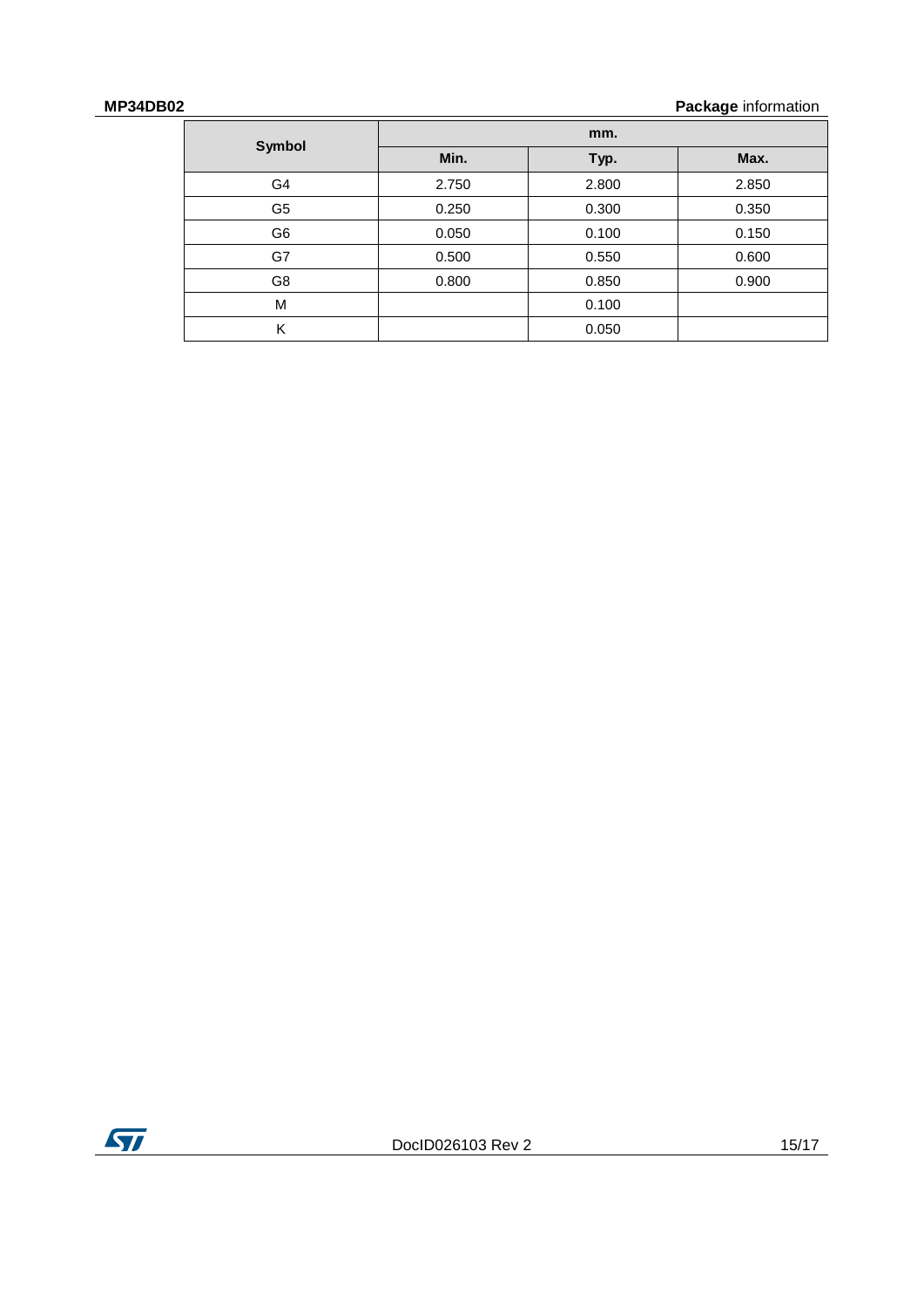# **8 Revision history**

**Table 10: Document revision history**

<span id="page-15-1"></span><span id="page-15-0"></span>

| Date        | <b>Revision</b> | <b>Changes</b>                                                                                         |
|-------------|-----------------|--------------------------------------------------------------------------------------------------------|
| 21-Mar-2014 |                 | Initial release                                                                                        |
| 28-Apr-2016 | $\overline{2}$  | Updated Table 1: "Device summary"<br>Updated PSR in Table 3: "Acoustic and electrical characteristics" |

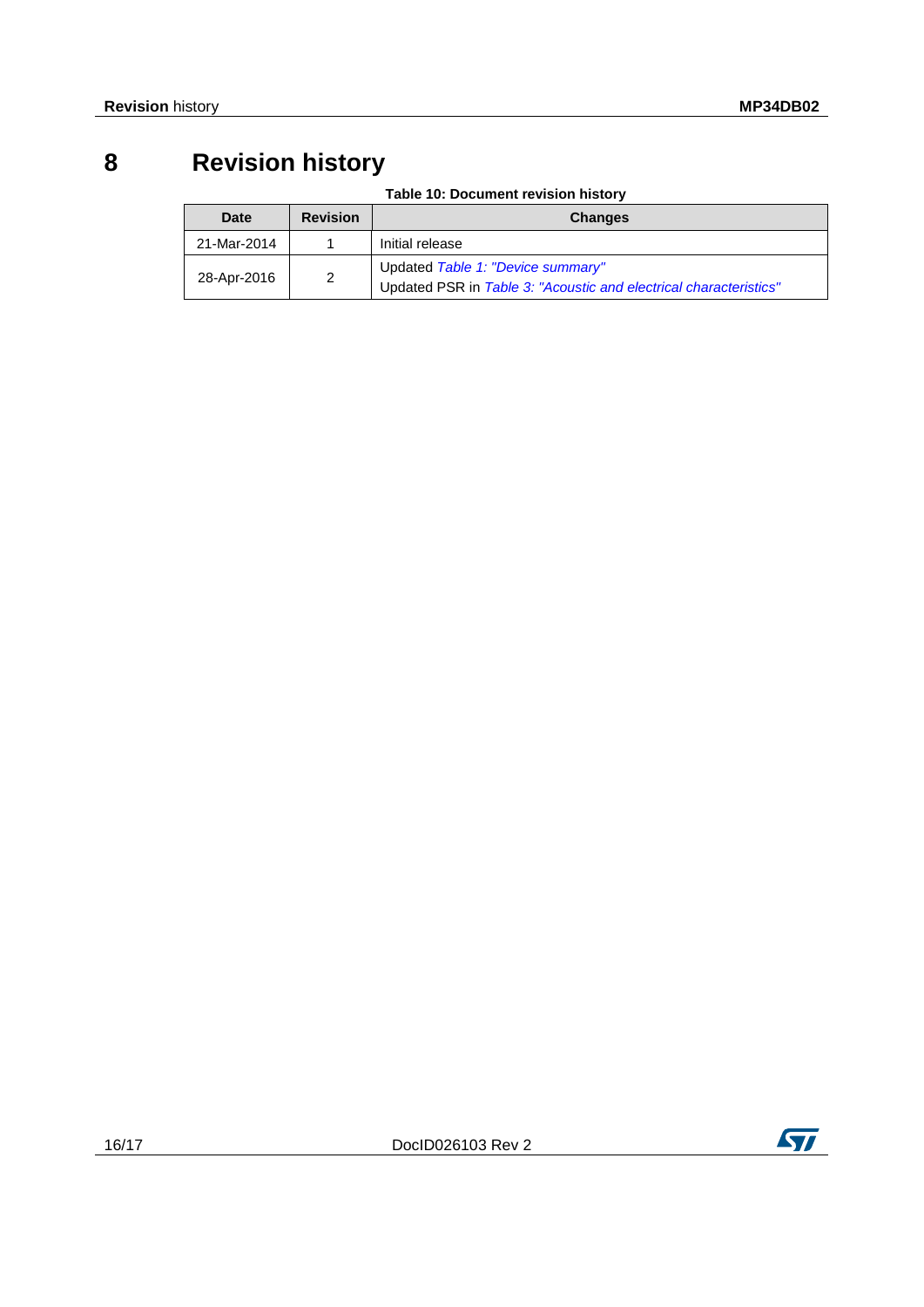#### **MP34DB02**

#### **IMPORTANT NOTICE – PLEASE READ CAREFULLY**

STMicroelectronics NV and its subsidiaries ("ST") reserve the right to make changes, corrections, enhancements, modifications, and improvements to ST products and/or to this document at any time without notice. Purchasers should obtain the latest relevant information on ST products before placing orders. ST products are sold pursuant to ST's terms and conditions of sale in place at the time of order acknowledgement.

Purchasers are solely responsible for the choice, selection, and use of ST products and ST assumes no liability for application assistance or the design of Purchasers' products.

No license, express or implied, to any intellectual property right is granted by ST herein.

Resale of ST products with provisions different from the information set forth herein shall void any warranty granted by ST for such product.

ST and the ST logo are trademarks of ST. All other product or service names are the property of their respective owners.

Information in this document supersedes and replaces information previously supplied in any prior versions of this document.

© 2016 STMicroelectronics – All rights reserved